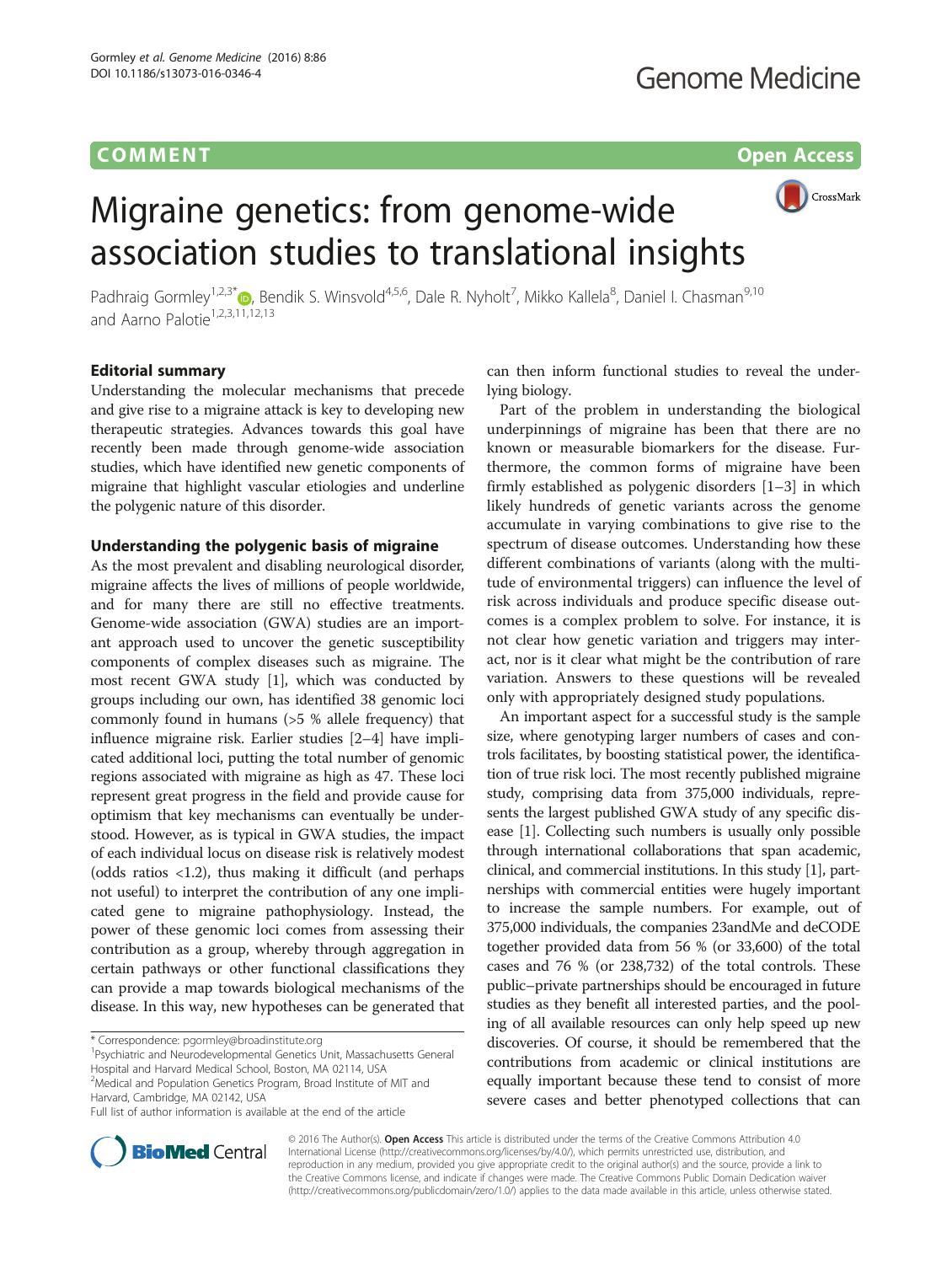also improve power and enable more detailed follow-up questions to be investigated [\[5](#page-2-0)].

Here we outline the major findings from the latest GWA study of migraine [\[1](#page-2-0)] and discuss what they reveal about both the pathophysiology and genetic architecture of the disease. We further discuss the implications of these findings for translational research and clinical treatment.

## Key genomic loci implicated in migraine: a more central role for vascular etiologies

A key finding from the most recent migraine GWA study [\[1\]](#page-2-0) was that the 38 identified loci were enriched for genes that are expressed most actively in arterial tissue. This is an interesting discovery because although migraine is known to have an impact on vascular function, it was thought that this most likely represented downstream effects from neuronal activity rather than pathology of the vasculature itself. These findings suggest that vascular dysfunction plays a much more central role in migraine pathophysiology and could even be more important than the neuronal component in some individuals. This vascular discovery aligns well with known co-morbidities and shared polygenic risk between migraine, stroke, and cardiovascular diseases [[6, 7](#page-2-0)]. Furthermore, the lead single-nucleotide polymorphism identified in the PHACTR1 locus for migraine has also been identified as the lead polymorphism associated with several vascular diseases (coronary heart disease, coronary artery calcification, and cervical artery dissection) [[1](#page-2-0)]. For cervical artery dissection, there also appears to be overlap with migraine at two more loci (LRP1 and FHL5) [\[8](#page-2-0)], suggesting the possibility of partially shared genetic components between migraine and these diseases.

However, the likelihood that neuronal dysfunction still has an important role in migraine pathophysiology should not be discounted because, although the 38 loci as a group were not found to be enriched in the brain, several individual loci showed strong expression in specific brain tissues. Furthermore, compared with vascular and other tissues, well-characterized brain samples are more difficult to obtain for research purposes and, therefore, perhaps the specific brain tissue most relevant for migraine has not yet been assayed. It is also possible that when more loci are identified through future studies, an enrichment in brain tissues will become clear.

Previous hypotheses of molecular mechanisms in migraine have come from familial hemiplegic migraine (FHM), a rare Mendelian form of the disease, where three ion channel genes are known to be involved (CACNA1A, ATP1A2, and SCN1A) [\[9](#page-2-0)]. These findings propagated the theory that more common forms of migraine might also be characterized as channelopathies. However, in the recent study only two ion channel genes were identified out of the entire set of 38 loci (KCNK5 and TRPM8) [[1](#page-2-0)]. This also agrees with earlier studies suggesting that ion channel dysfunction is not the most important pathophysiological mechanism in common forms of migraine [\[10\]](#page-2-0). However, genes at three other migraine-associated loci (SLC24A3, ITPK1, and GJA1) have been linked to ion homeostasis, so it is possible that genes more generally involved in this biological process could have a role.

The recent findings [[1\]](#page-2-0) are also beginning to reveal the genetic architecture of migraine and its common subtypes: migraine with aura (MA) and migraine without aura (MO). For example, in a subset analysis consisting of individuals with only MO, seven loci were identified, whereas for individuals specifically suffering from MA, no associated loci were found [\[1](#page-2-0)]. This seems to suggest that the genetic architecture of these two forms is quite different. However, in a follow-up heterogeneity analysis [[1\]](#page-2-0), most of the 38 loci were actually implicated in both migraine subtypes, suggesting that the absence of significant loci for MA is mainly due to lack of statistical power from the lower number of samples available. To add weight to this argument, estimates of heritability (based on linkage disequilibrium score regression) found that the MA dataset captured less of the heritability than the MO dataset, such that approximately twice the sample size would be required to reach equivalent power for MA as was obtained for MO [\[1\]](#page-2-0). Possible explanations for these differences are that greater heterogeneity might have been introduced in the clinical phenotyping, that low frequency or rare variation may contribute more to the risk, or perhaps even that the underlying biology of MA is simply more complex.

## Conclusions and clinical implications

Although the advances in GWA studies represent major progress, it is perhaps too early to say whether, in the short term, the common variant loci found could directly help to influence patient care. Certainly, the magnitude of the genetic effects are not sufficient to make predictions of migraine outcomes in individuals, as the proportion of the heritability explained by these loci is, on aggregate, very low. In the longer term, however, there are great opportunities to make improvements by sub-classification of individuals based on their genetic profile and the potential for tailoring treatments specific to individual patients.

Before this, however, appropriate investigation would be required of the genetic factors influencing the variability in response to certain treatments. For example, we still do not understand how the genetic findings are linked to treatment response to triptans (which constrict the blood vessels of the brain), nor to responses to calcitonin gene-related peptide (CGRP) antagonists and CGRPblocking antibodies (CGRP levels have been found to be raised during migraine attacks in some individuals) [[9](#page-2-0)].